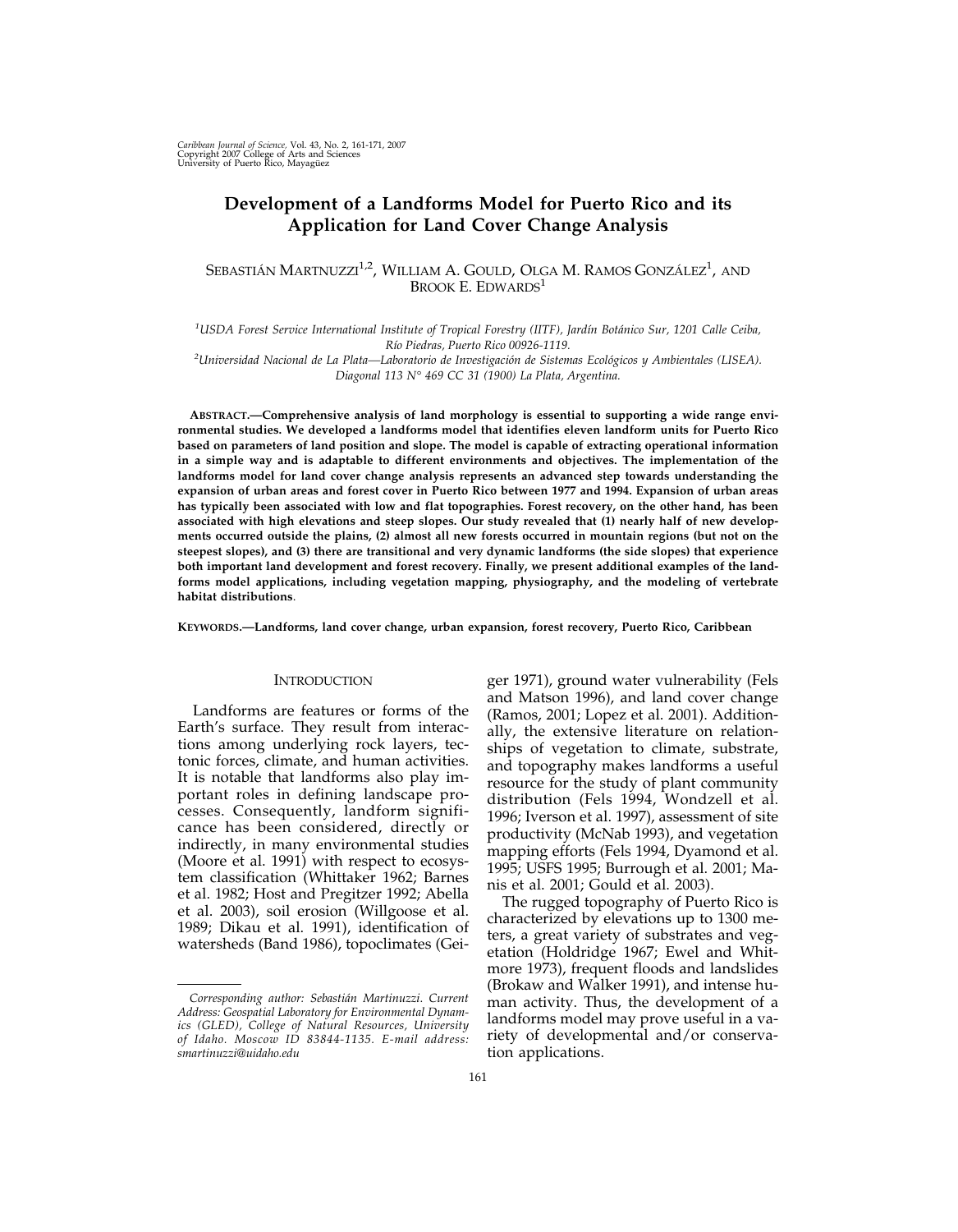In this paper we develop a base model of landforms for Puerto Rico using parameters derived from a digital elevation model (DEM). We then use the landforms to assess land cover change (LCC) in Puerto Rico between 1977 and 1994; specifically, the expansion of both urban areas and forest cover. Finally, we introduce other current applications of the model, including those of physiographical mapping, plant community mapping, and evaluation of vertebrate habitat distribution.

### *Classifying land morphology*

Several parameters hare typically used to describe the morphology of land surfaces. These include, among others, altitude (Evans 1972), slope (Dole and Jordan 1978, Papo and Gelman 1984), relief (Elghazali and Hassan 1986), land position (LPOS) (Fels 1994), and landforms or terrain units (Zevenbergen and Thorne 1987; Skidmore 1990; Irwin et al. 1997; MacMillan et al. 2000), With the advances in Geotechnologies and the increasing accessibility of digital elevation models (DEMs), those variables have been integrated into GIS-based models and thus provide a practical interface for processing and managing spatial data. Examples of these GIS models include Ecological Land Units (ELU) (The Nature Conservancy, unpublished), Ecologically Predictive Landforms Classes (Manis et al. 2001), Arc-Evolve (Boggs et al. 2001), Topo-Metrix<sup>1</sup>, LANDFORM classifier (Klingseisen 2004), and WILSIM simulator<sup>2</sup>.

The descriptive parameter of land position LPOS by Fels (1994), also referred to as topographic position or slope position, has proven useful in a variety of environmental applications (USFS 1995; Fels and Matson 1996, Miller 2005, Topometrix, TNC unpublished). The distinction of LPOS is that it focuses on revealing the location of a map cell relative to the surrounding map cells. For instance, a map cell might be at the ridge top, at the slope bottom, or some-

where in between. In complex topographies, this simple distinction is impossible to make by using only elevation and/or slope. For example, a map cell with elevation = 200m in an area with gentle slope might be near the slope bottom for a high mountain but near the top of smaller hills. In addition, the combination of LPOS with the slope parameter has shown itself to be practical for identifying a great variety of landforms (TNC unpublished).

### *Recent land cover change in Puerto Rico*

During the second half of the  $20<sup>th</sup>$  century, the Puerto Rican land cover has experienced intensive change. In the late 1940s, the Puerto Rican economy changed from one of agriculture to one of industry (Dietz 1986). The rural population, originally distributed all over the island and associated with agricultural practices, abandoned the lands and concentrated in the coastal lowlands, where industrial activities take place. As a result, the following three tendencies of LCC occurred on the island: 1) decrease of agricultural lands, 2) increase of forest cover over abandoned lands, and 3) rapid expansion of urban areas. The total island forest cover increased from less than 10% in the 1940s (Franco et al. 1997) to 41% in 1991 (Helmer et al. 2002). These new forests recovered over abandoned pastures, coffee plantations, and other agricultural lands. This was especially the case at high elevations, on steep slopes, within reserves, away from roads, and in small farm areas located near preexisting forests (Franco et al. 1997; Rudel et al. 2000; Ramos Gonzalez 2001; Helmer 2004, Lugo and Helmer 2004). On the other hand, urban areas have expanded rapidly at lower elevations, on flat topography, and closer to existing urban areas and roads (Thomlinson et al. 1996; Thomlinson and Rivera 2000; Lopez et al. 2001; Helmer 2004). Land cover change in Puerto Rico has been typically evaluated through overlaying land cover maps from different years. Although LCC has been related to topography, those analyses were generalized associations with elevation or slope (Lopez et al. 2001, Ramos Gonzales 2001). We believe the identification of land-

<sup>1</sup> http://www.undersys.com/topometrix.html

<sup>2</sup> http://www.graphics.cs.niu.edu/projects/ wilsim.html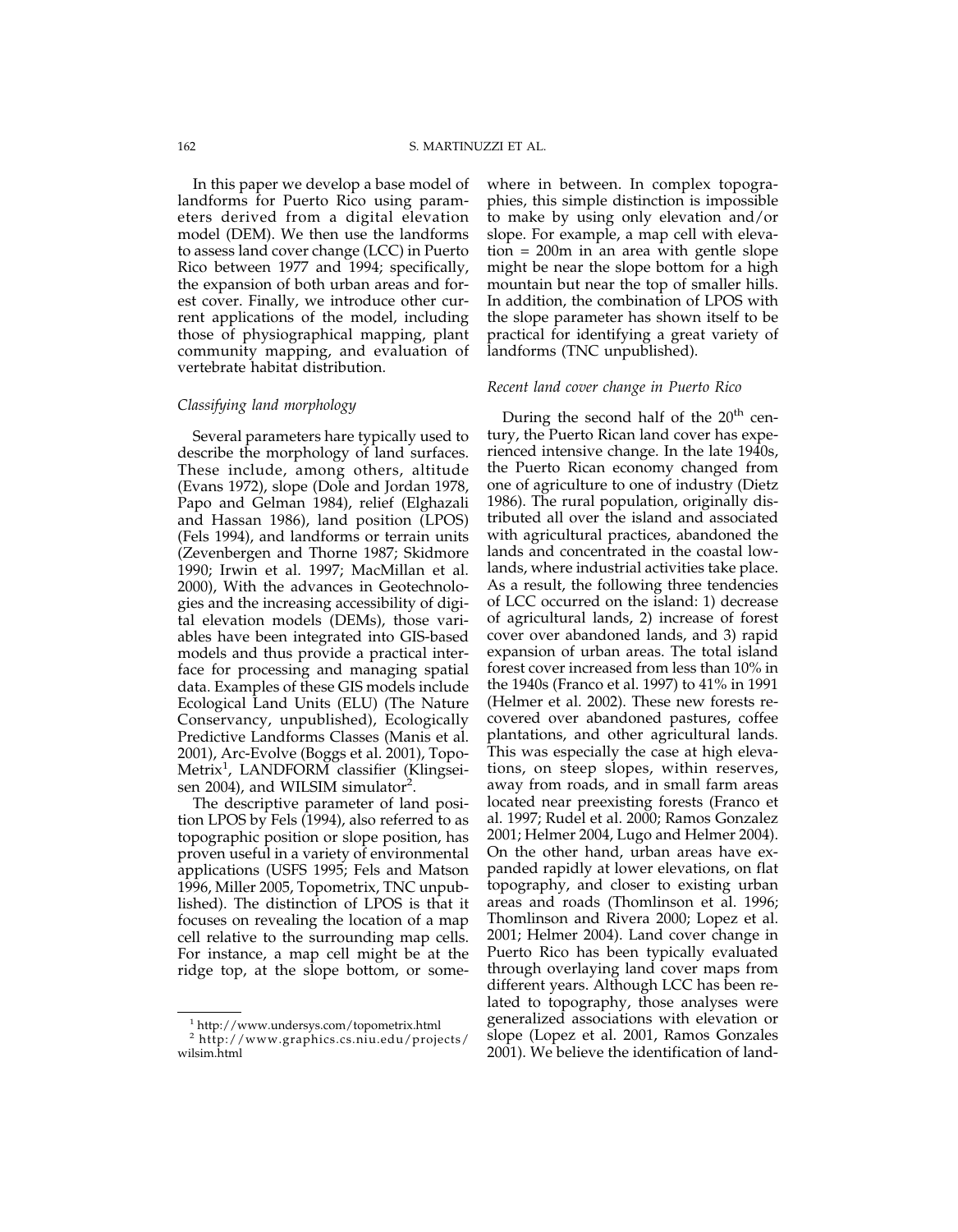form units might improve the understanding of the spatial trends in land cover change.

In this study we develop a landform base-model for Puerto Rico by integrating parameters of land position (Fels 1994) and slope. We subsequently use landforms for evaluating the expansion of urban areas and forest land-cover between 1977 and 1994. Ultimately, we use the obtained data to answer the following three questions: 1) how have the plains been transformed?, 2) did the forest expand equally under different topographic situations?, and 3) what are most dynamic landscapes in terms of land conversion?

#### MATERIALS AND METHODS

(1) Development of the landform model

LPOS is an index that uses a digital elevation model to calculate elevation differences between two points within a specific radius (Fels 1994). The resulting LPOS value for any pixel is a number (positive, negative, or cero) without units. Positives LPOS imply lower topographic positions (i.e. proximal to streams) and negatives LPOS values imply higher landscape positions (i.e. ridges, summits), while values approaching zero indicate both mid-slope position and areas with minimal relief (Fig. 1). LPOS is calculated by the formula:

LPOS =  $[\Sigma 1, n (En-E0)/d]/n$ , where

- E0 = elevation of the model point under evaluation
- En = elevation of a surrounding model point
- d = horizontal distance between the two model points

### n = the total number of surrounding points employed in the evaluation.

The parameter "d", or radius of search, depends on the study area and should be equal to one-half of the fractal dimensions of the landscape (i.e. one half of the mean ridge-to-stream distance) (Fels, 1994).

We based our application in a 30-meter pixel DEM from the USGS for Puerto Rico and its satellite islands (Culebra, Vieques, Mona, Monito, and Desecheo). Estimation of the parameter "d" was done by superimposing the hydrology layer (from the Puerto Rico Planning Board) over the shaded relief (from the DEM), which helped visualize and calculate the distance between the ridge and stream for different locations. The mean of these measurements was equal to 11 pixels (or 336 meters).

Landforms were identified by combining LPOS and slope in a crosswalk table that uses the TNC approach as base schema (Fig. 2a) and is modified to best fit the local landscape. Ranges of LPOS were established by natural breaks (as in the original document) and adjusted in an attempt to maintain similar distance to the 0 value. Additionally, four (instead of three) breaks in the slope were established based on expert opinion. In total, eleven landforms were identified (Fig. 2b). ArcView GIS 3.2 Spatial Analysis Extension was used to develop the landform model.

#### (2) Analysis of land cover change

In this step we evaluated the total extent of changes in urban areas and forests between 1977 and 1992-94 for each landform. We present the results from the following two complementary perspectives: (1) analysis of how the extent of urban and



 $LPOS > 0 = slope bottom$ 

FIG. 1. Land position value (LPOS) for different situations along a slope (Source: TNC unpublished).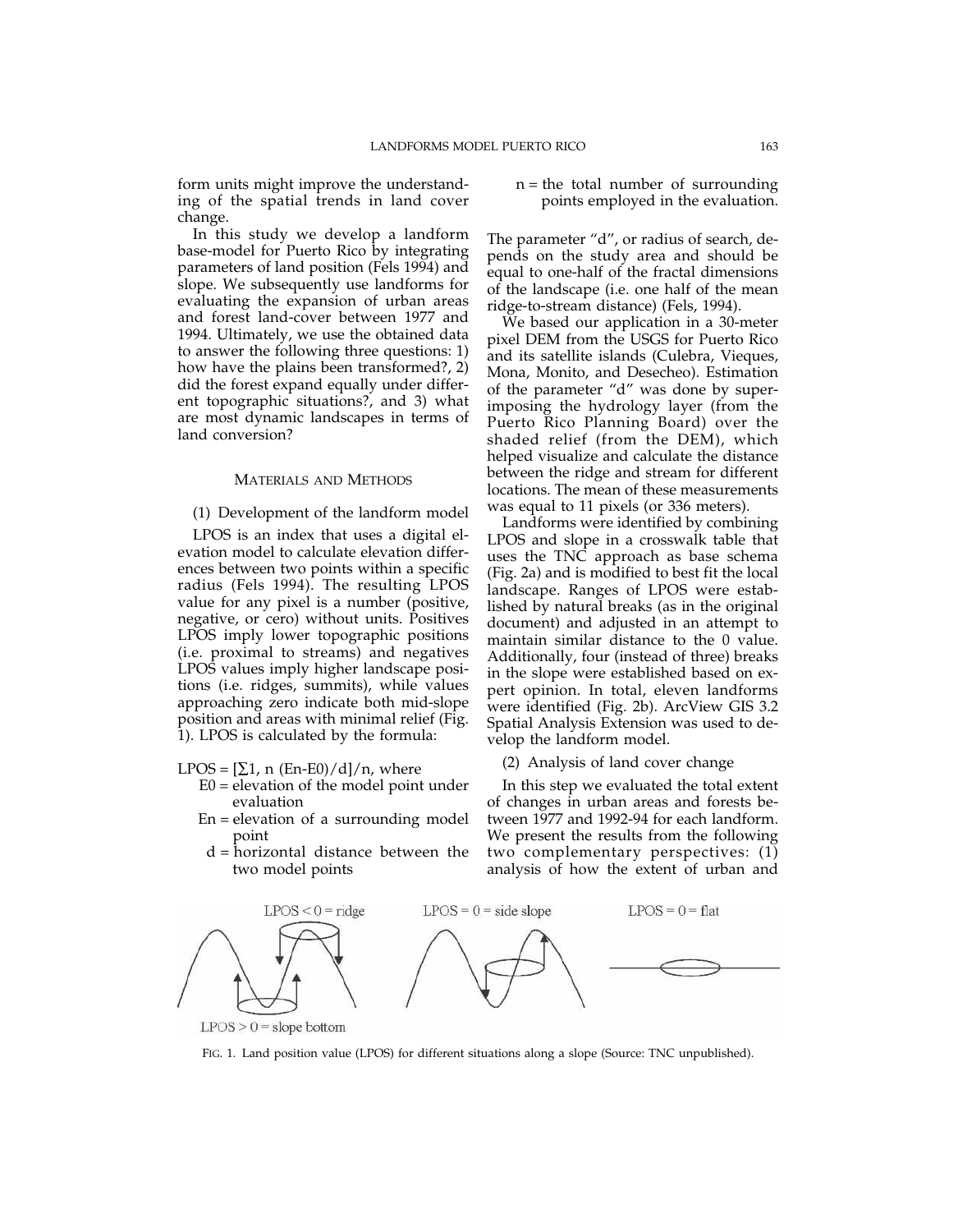

FIG. 2. Relationship between land position and slope parameters for the identification of landform units. 2a) TNC's base approach. 2b) Resulting relationships for Puerto Rico.

forest areas has changed across the landforms, and (2) analysis of how the landforms have changed as a result of the land cover.

For the purpose of this study we first simplified the analysis through classifying landforms as belonging to one of 6 major categories by combining some of the original classes but while also maintaining a detailed description of the landscape.

Urban areas from 1977 and 1994 were extracted from López et al. (2001). They were mapped by visual interpretation of Spot satellite imagery and aerial photography. The forest cover from 1977 and 1992 were extracted from Ramos and Lugo (1994) and Helmer et al. (2002) respectively. The forest cover includes all classes dominated by forest and shrubland excluding those that are part of the agricultural lands such as coffee plantations. Contrary to the urban areas, forests were mapped using different methods. Forests from 1977 were mapped by visual interpretation of aerial photography while those from 1991 were mapped by semiautomatic classification of Landsat imagery. Although these layers were obtained through different techniques, their quality was still accurate for purposes of comparison. Moreover, as we did not overlay them, the potential problems due to differences in methodology were avoided. The land cover

change analysis was conducted only for the main island of Puerto Rico due to the absence of land cover data for the other islands. We used ERDAS IMAGINE 8.7 software to to obtain these data.

#### RESULTS

The LPOS model used in conjunction with slope parameter made it possible to identify eleven different landforms in Puerto Rico, including the plains, 6 slope types (slope bottoms, low slopes, side slopes, moderately steep slopes, steep slopes, upper slopes/rounded summit, slope crests, cliffs, and flat summits. The plateau, an exclusive landform of Mona Island (Kaye, 1959), was separated manually from the plains (Fig. 2b and Fig. 3).

The group of "slopes" covers 63.4% of Puerto Rico. The most abundant slope types are the side and moderately steep forms. Plains cover 31.6% of the island. Consequently, from a total of eleven landforms, three of these (i.e., side slopes, moderately steep slopes, and plains) comprise almost three quarters of the island's area (Fig. 4).

The landforms map provides a detailed classification of the land surface that helps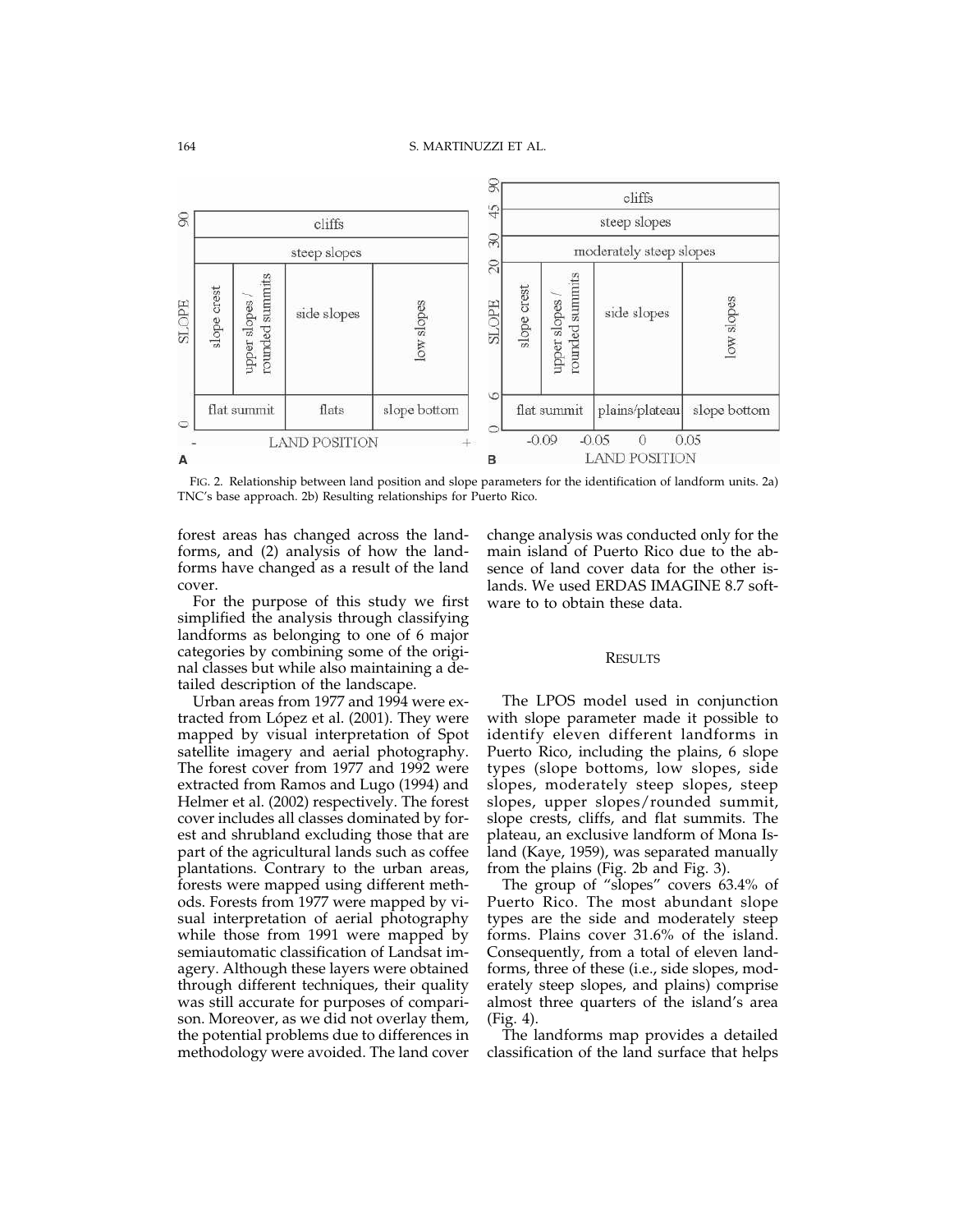

FIG. 3. Location of the different landforms across the landscape. Slope values are in real scale (adapted from TNC).

| Landform type           | Ha     | $\%$         |
|-------------------------|--------|--------------|
| plains                  | 282077 | 31.6         |
| slope bottoms           | 16258  | 1.8          |
| low slopes              | 71869  | 8.0          |
| side slopes             | 241016 | 27.0<br>63.4 |
| slopes<br>upper slopes  | 40802  | 4.6          |
| moderately steep slopes | 151245 | 16.9         |
| steep slopes            | 45445  | 5.1          |
| slope crests            | 28433  | 3.2          |
| cliffs                  | 1233   | 0.1          |
| flat summits            | 10416  | 1.2          |
| plateau                 | 4831   | 0.5          |
| Total                   | 893624 | 100.0        |



FIG. 4. Extent and proportion of the landforms in Puerto Rico.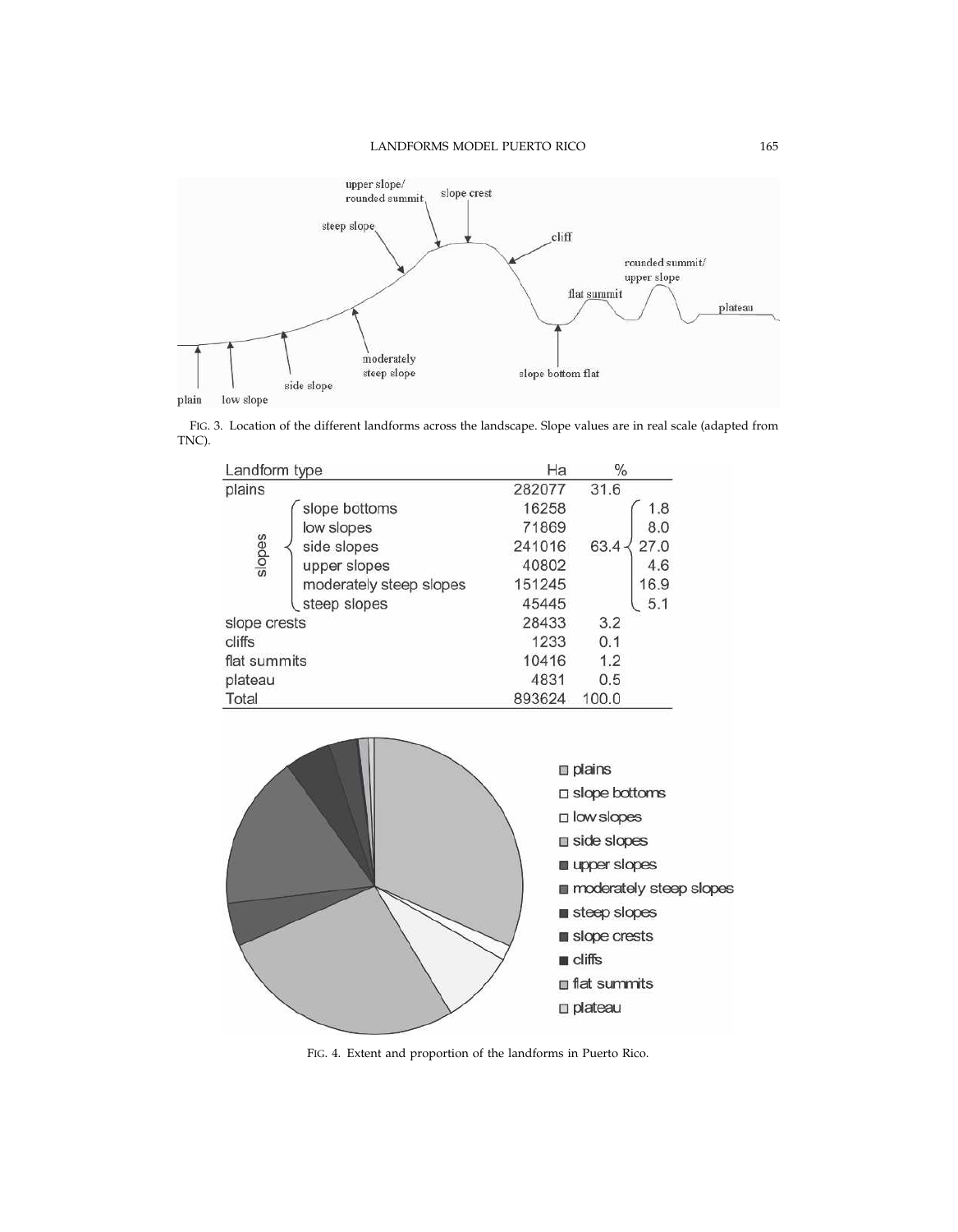identify and visualize fine topographic features. Even small changes in topography are reflected in the landforms. For example, in the northern limestone, the mogotes (i.e., steep-side hills rising out of the surrounding plains (Monroe 1980b)) appear as individual units in the map, separated from the plains. The different parts of the mogotes, the top, side, and valley, are also discernible. The limit between the limestone belt and the central mountains is easy to identify as it reflects a significant change in geology. The model is not only able to distinguish among large, visible physiographic units such as the Luquillo Mountains, Sierra de Panduras, the karst region, but it can also identify smaller units, such as Sierra Bermeja or single mogotes. It therefore captures the distinctive group of landforms occurring in an area and makes it possible to separate those units from the surroundings. In this way, for example, it is possible to visualize internal features such as valleys, different types of slopes, peaks, and lineaments (Fig. 5).

### *Analysis of LCC* (Table 1)

*Changes in forest cover.—*Between 1977 and 1992 the forest cover increased in 20%, or 60,000 ha, from nearly 306,000 ha to 366,000 ha. This expansion affects all landforms. The greatest increases occurred in mountains, on side slopes (19,000 ha), and on moderately steep slopes (near 17,000 ha). Conversely, the smallest increases occurred in the coastal plains and in the steepest lands (3000 ha each). The rate of forest expansion followed similar trends, with lower rates observed in plains and steep slopes (8% and 11% respectively) and higher ones noted in other mountainous landforms (21% to 26%).

*Changes in urban cover.—*Between 1977 and 1994 the urban areas increased in 27%, or 27,000 ha, from 98,000 ha to nearly 125,000 ha. Among these, nearly half of the new developments (i.e., 14,000 ha) occurred in the plains while the remaining 13,000 ha occurred in non-plain landforms, particularly side slopes (8,000 ha). The rate of urban expansion in the plains was 23%, but this was lower than observed for any mountain landform (30% to 37%).

*Changes per landform unit.—*Changes in forest and urban land cover affected between 6.1% and 13.6% of each landform. The majority of these changes occurred in side slopes (31.4% of the total), moderately steep slopes (21.1%), and plains (19.3%).

In the plains, changes were primarily related to the expansion of urban areas. Fifty two percent of the new developments occur in the plains while only 5% of the new forests occur in this landform. As a result, 6.1% of the coastal plains were transformed during the 1977-1994 period. At the same time, the plains reported the lowest rates of urban growth and forest expansion when compared to other landforms.

The mountainous landforms made up 95% of the new forests and 48% of the new developments. The side slopes were the only landforms with significant increases in both forests and urban areas. As a result, 11.7% of their area was transformed due to changes in land cover. In the other mountainous landforms the percentage of change ranged from 7.7% to 13.6% and was primarily determined by forest recovery.

Additional uses of the landform model<sup>3</sup>

(1) Mapping the physiography of Puerto Rico

The landforms information was combined with elevation data, geologic maps, and expert opinion in order to develop a new physiographical map for Puerto Rico. Three major physiographic units where identified, including 1) plains (corresponding to the landform with the same name), 2) hills (groups of non-plain landforms that form a distinguishable unit or feature with elevation below 400 meters), and 3) mountains (groups of non-plain landforms that form a distinguishable unit or feature with elevation above 400 meters). At the same time, minor units within plains, hills, and mountains were named according to the bibliography and expert opinion.

<sup>&</sup>lt;sup>3</sup> These applications are part of the current research by the Puerto Rico Gap Analysis Project. For more information please contact the authors of the paper.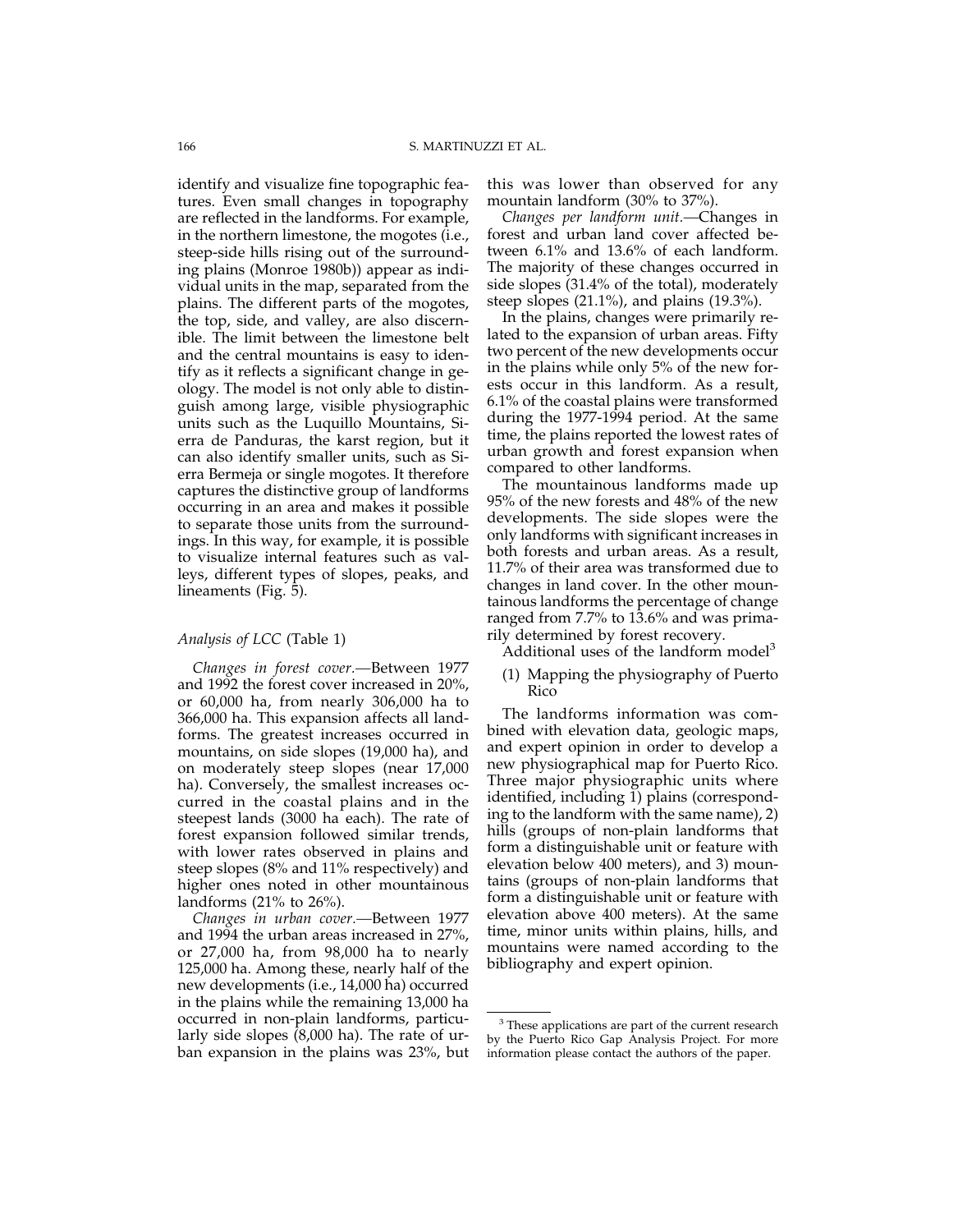

FIG. 5. View of the landform units in different regions of the island.

### (2) Vertebrate habitat modeling

Modeling the distribution of vertebrate species requires a detailed characterization and mapping of their habitats. The landforms represent a useful layer that can be combined with other environmental variables for better predicting species distribution. For example, in the case of two species of frogs occurring in forested narrow valleys or ridges, the forest cover was inter-

sected with the corresponding landforms, thereby making it possible to obtain accurate maps of their habitat's distribution.

## (3) Vegetation mapping

In the northern karst region, characterized by the presence of mogotes, the landforms were used to separate the vegetation of mogote valleys, sides, and tops. In the Guanica dry forest of southern Puerto Rico,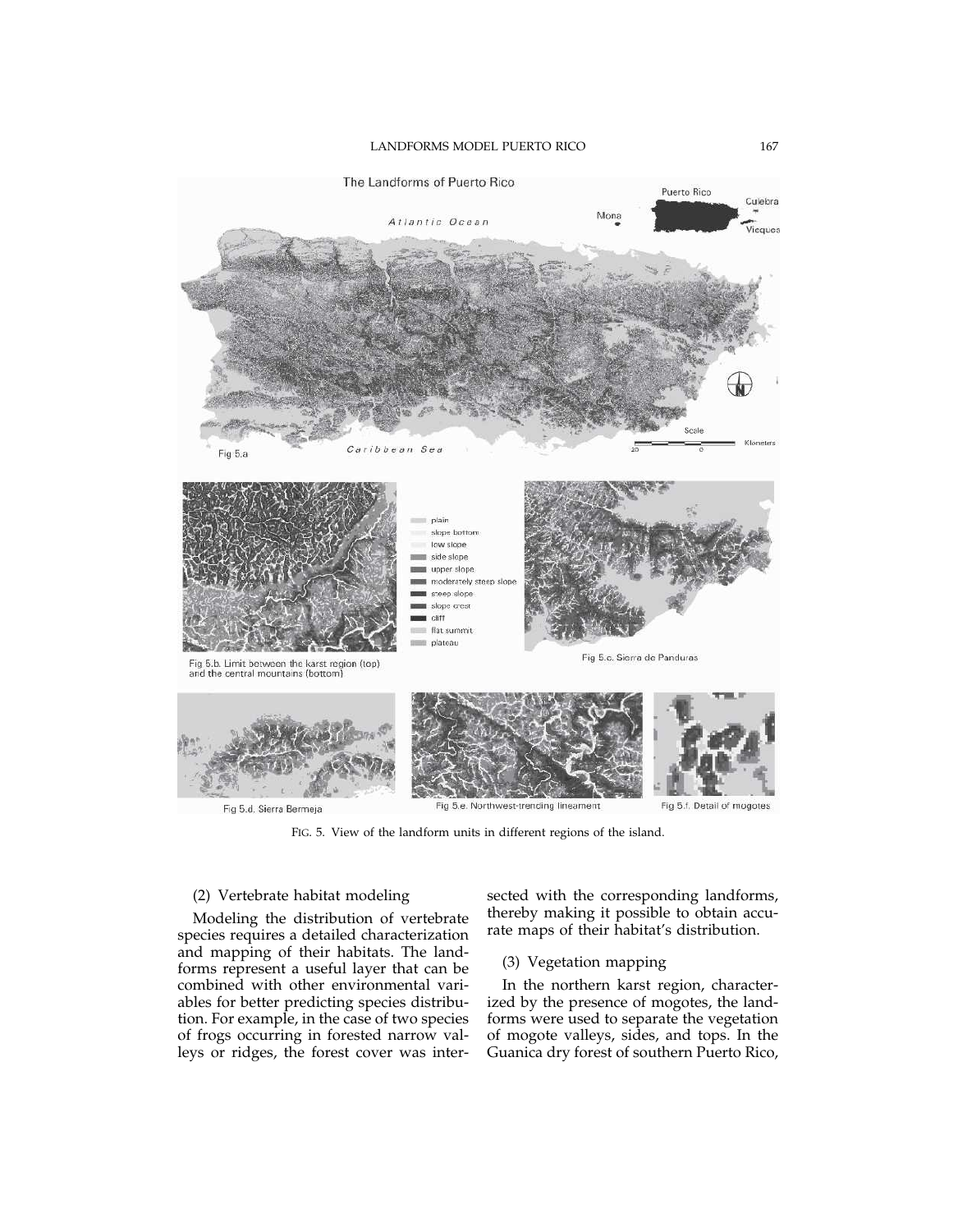### 168 S. MARTINUZZI ET AL.

TABLE 1. Summarized land cover change analysis. The six landforms used in the analysis resulted from the combination of some of the original classes as follow: 1 plains (no change), 2 low slopes (low slope + slope bottom flat), 3 side slopes (no change), 4 moderately steep slopes (no change), 5 steep slopes (steep slope + cliff), and  $6$  ridges (upper slope  $+$  slope crest  $+$  flat summit).

|                                   | Forest land |                          |                  | Forest land<br>cover 1992 |            | Change<br>1977-1992 |            |              |                      |                      |  |
|-----------------------------------|-------------|--------------------------|------------------|---------------------------|------------|---------------------|------------|--------------|----------------------|----------------------|--|
| Forest recovery                   |             | cover 1977               |                  |                           |            |                     |            | $%$ of the   |                      | Rate of forest       |  |
| Landform                          |             | Ha                       | $\frac{0}{0}$    | Ha                        | $\%$       | Ha                  |            | total change | expansion (in $\%$ ) |                      |  |
| Plains                            |             | 38464                    | 13               | 41502                     | 11         | 3038                |            | 5            |                      | 8                    |  |
| Low slopes                        |             | 38860                    | 13               | 47815                     | 13<br>8954 |                     |            | 15           | 23                   |                      |  |
| Side slopes                       |             | 80384                    | 26               | 99315                     | 27         | 18931               |            | 31           | 24                   |                      |  |
| Slopes<br>Moderately steep slopes |             | 81693                    | 27               | 98850                     | 27         | 17157               |            | 28           |                      | 21                   |  |
| Steep slopes                      |             | 31587                    | 10               | 35025                     | 10         | 3438                |            | 6            |                      | 11                   |  |
| Ridges and upper slopes           | 34909       |                          | 11               | 43813                     | 12         | 8904                |            | 15           | 26                   |                      |  |
| Total                             | 305897      |                          | 100              | 366319                    | 100        | 60422               |            | 100          |                      | 20                   |  |
|                                   |             | Urban land<br>cover 1977 |                  | Urban land<br>cover 1994  |            | Change<br>1977-1994 |            |              |                      |                      |  |
| Urban recovery                    |             |                          |                  |                           |            |                     |            | $%$ of the   |                      | Rate of urban        |  |
| Landform                          | Ha          |                          | $\frac{0}{0}$    | Ha                        | $\%$       | Ha                  |            | total change |                      | expansion (in $\%$ ) |  |
| Plains                            |             | 60409                    | 62               | 74153                     | 59         | 13744               |            | 52           |                      | 23                   |  |
| Low slopes                        |             | 4394                     | 4                | 5707                      | 5          | 1313                |            | 5            | 30<br>35             |                      |  |
| Side slopes                       |             | 23977                    | 24               | 32412                     | 26         | 8435                |            | 32           |                      |                      |  |
| Slopes<br>Moderately steep slopes |             | 3494                     | 4                | 5051                      | 4          | 1257                |            | 5            |                      | 33                   |  |
| Steep slopes                      |             | 397                      | $\boldsymbol{0}$ | 542                       | $\theta$   | 145                 |            | $\mathbf{1}$ | 37                   |                      |  |
| Ridges and upper slopes           |             | 4996                     | 5                | 6765                      | 5          | 1768                |            | 7            |                      | 35                   |  |
| Total                             | 97968       |                          | 100              | 124628                    | 100        | 26661               |            | 100          |                      | 27                   |  |
|                                   |             |                          |                  | Forest recovery           |            | Urban expansion     |            |              | Total change         |                      |  |
|                                   |             |                          |                  | 1977-1992                 |            | 1997-1994           |            |              | $\frac{0}{0}$        | $%$ of               |  |
| Changes per landform              |             |                          |                  | $%$ of the                |            |                     | $%$ of the |              | of the               | the total            |  |
| Landform                          | Ha          | $\%$                     | Ha               | landform                  |            | Ha                  | landform   | Ha           | landform changes     |                      |  |
| Plains                            | 274077      | 31                       | 3038             | 1.1                       |            | 13744               | 5.0        | 16782        | 6.1                  | 19.3                 |  |
| Low slopes                        | 87559       | 10                       | 8954             | 10.2                      |            | 1313                | 1.5        | 19267        | 11.7                 | 11.8                 |  |
| Slopes<br>Side slopes             | 234498      | 27                       | 18931            | 8.1                       |            | 8435                | 3.6        | 27366        | 11.7                 | 31.4                 |  |
| Moderately steep slopes 150338    |             | 17                       | 17157            | 11.4                      |            | 1257                | 0.8        | 18414        | 12.2                 | 21.1                 |  |
| Steep slopes                      | 46733       | 5                        | 3438             | 7.4                       |            | 145                 | 0.3        | 3583         | 7.7                  | 4.1                  |  |
| Ridges and upper slopes           | 78286       | 9                        | 8904             | 11.4                      |            | 1768                | 2.3        | 10672        | 13.6                 | 12.3                 |  |
| Total                             | 871490      |                          | 100 60422        | 6.9                       |            | 26661               | 3.1        | 87083        | 10.0                 | 100.0                |  |

the landforms were used for identifying patches of evergreen forest located in narrow valleys.

#### **DISCUSSION**

Comprehensive analysis of surface landforms creates a foundation of information that can assist in a variety of research and planning efforts. Thus, there is an increased demand for topographic and DEMs data combined with an increased demand for improved tools that are capable of extracting operational information in a simple and flexible way.

The development of a landform model using parameters of land position by Fels (1994) and slope represents an advanced step in the characterization of the land surface. This methodology has advantages over generalized characterizations that use only single variables, such as elevation or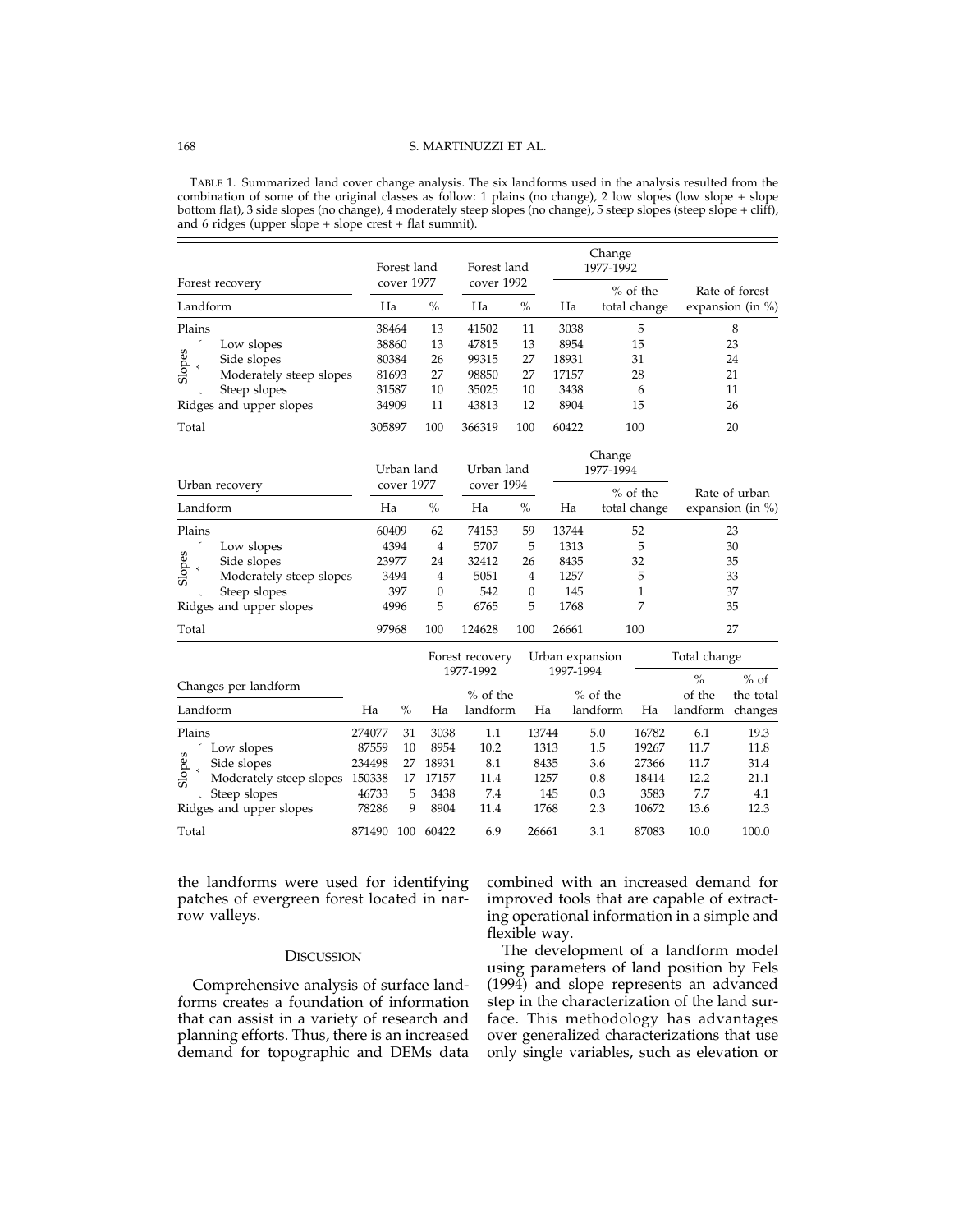slope. In landscapes, such as those of Puerto Rico, that are characterized by complex topography, vegetation, and intense human influence, the identification of landform units has proven practical towards obtaining two goals: 1) a better understanding of land cover changes, and 2) environmental assessment, including vegetation mapping, physiography, and modeling of vertebrate habitat distributions.

A key characteristic of the landform model presented in this study is its adaptability. Depending on the objectives and the study area, landform units can be merged, ranges of land position and slope can be adjusted, and final products can be combined with other data (such as geology, climate, soil moisture, etc.). Although we established the parameters with respect to the island of Puerto Rico, the same settings might also function when similarly applied to the remainder of the Antilles.

Relating landforms to land cover change allowed us to better interpret the spatial trends in land transformation related to urban and forest expansion in Puerto Rico during the period 1977-1994. It also provides an innovative mechanism for understanding how humans and nature interact on the island. In addition, these correlations yield useful data for modeling future trends.

The key findings of this study can be summarized as follows:

- 1) Almost half of the new developments (48%) occurred outside of the plains. The rate of urban expansion for any mountainous landform was higher than in the plains.
- 2) Ninety-five percent of the new forests occurred in mountainous landforms (mainly in side slopes and moderately steep slopes) while only five percent were in the plains.
- 3) The most dynamic landforms, in terms of land cover change, were the side slopes areas, characterized by gentle slopes and minimal relief.
- 4) The steepest areas experienced low rates of forest recovery; probably because these areas were already forested in 1977.

The expansion of urban areas in Puerto Rico has typically been associated with lower elevations, flat topographies, and proximity to existing developments and roads. Forest recovery, on the other hand, has been associated with high elevations and steep slopes. The incorporation of landforms into the analysis of LCC reflected that there exist transitional areas, the side slopes, which have experienced both important land development and forest recovery over the time period extending from 1977 to 1995. Since these types of areas relate to landscape fragmentation, habitat loss, soil erosion, and introduction of exotic species (Radeloff et al. 2005), identification of these areas represents an additional advance in the analysis of humanenvironmental conflicts.

*Acknowledgments*.—This research was funded by the USGS-BRD National Gap Program, administrated by the USDA Forest Service International Institute of Tropical Forestry (IITF), and supported by the IITF GIS&RS Lab. Special thanks to F.N. Scatena, A.E. Lugo, F. Wathsword, and two anonymous reviewers. All research at IITF is conducted in cooperation with the University of Puerto Rico.

## LITERATURE CITED

- Abella, S. R., V. B. Shelburne, and N. W. MacDonald. 2003. Multifactor classification of forest landscape ecosystems of Jocassee Gorges, southern Appalachian Mountains, South Carolina. *Can. J. For. Res.* 33:1933-1946.
- Band, L. E. 1986. Topographic partitioning of Watersheds with digital elevation models. *Water Resources Res.* 22:15-24.
- Barnes, B. V., K. S. Pregitzer, T. A. Spies, and V. H. Spooner. 1982. Ecological forest site classification. *Journal of Forestry.* 80:493-498.
- Briere, P. R., and K. M. Scanlon. 2000. Lineaments and lithology derived from a side-looking airborne radar image or Puerto Rico. In *Puerto Rico--marine sediment database, terrestrial and sea-floor imagery and tectonic interpretations*: U.S. Geological Survey Open-File Report 00-006.
- Boggs, G. S., K. G. Evans, and C. C. Devonport. 2001. ArcEvolve: A Suite of GIS Tool for Assessing Landforms evolution. *Proceedings of the 6th International Conference on GeoComputation*. University of Queensland, Brisbane, Austria, 24-26 September.
- Brackney, E. S., and M. D. Jennings, editors. 2003. Gap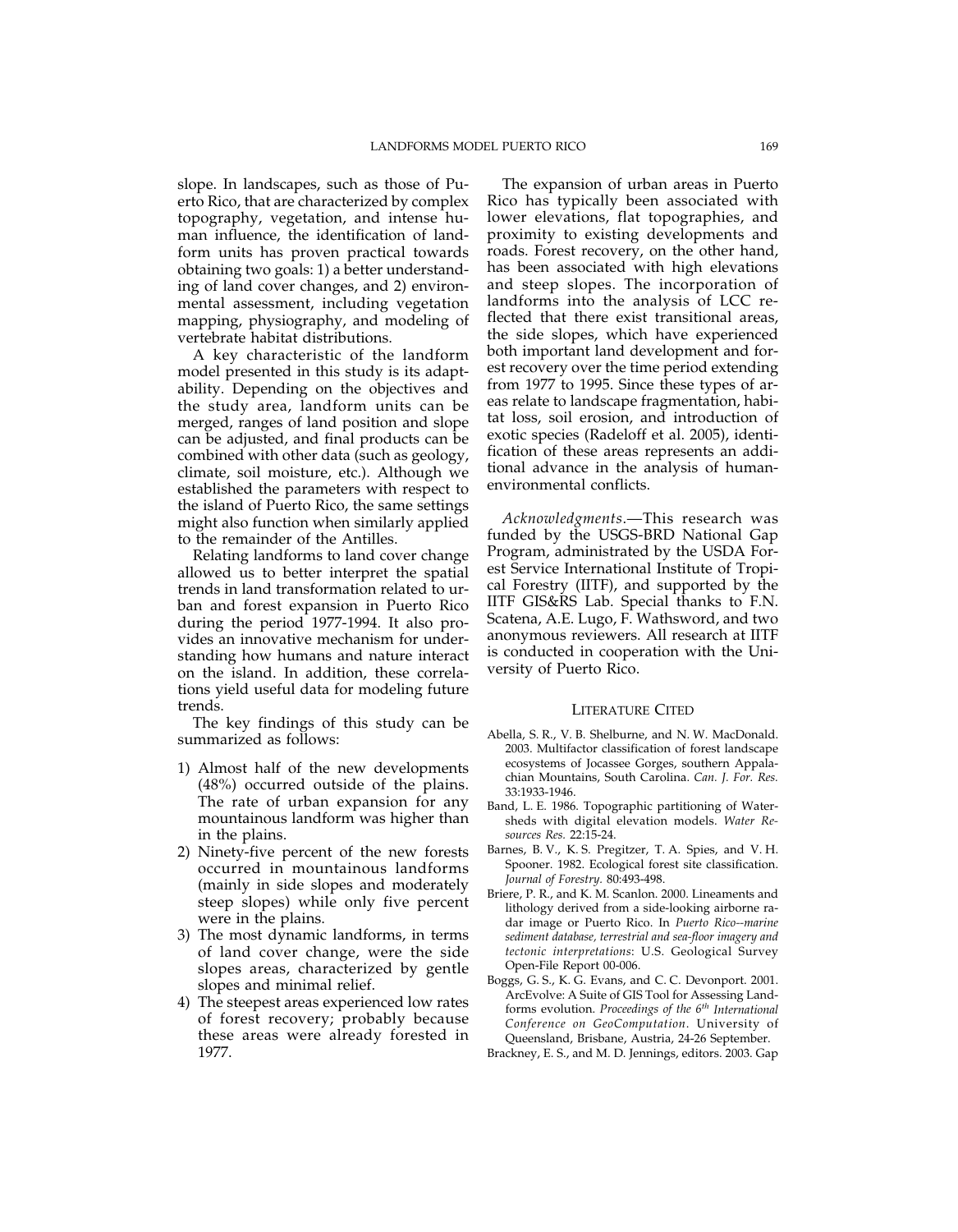Analysis Bulletin No. 12. USGS/BRD/Gap Analysis Program, Moscow, Idaho.

- Brokaw, N. L. V., and L. R. Walker. 1991. Summary of the effects of Caribbean hurricanes on vegetation. *Biotropica* 23:442-447.
- Burrough, P. A., P. S. Wilson, P. F. M. van Gaans, and A. J. Hansen. 2001. Fuzzy k-means classification of topo-climate data as an aid to forest mapping in the Greater Yellowstone Area, USA. *Landscape Ecology* 16:523-546.
- Dalrymple, J., R. Long, and A. Conacher. 1968. A hypothetical nine-unit land-surface model. *Zeitschrift fur Geomorphologie* 12:60-76.
- Dietz, J. L. 1986. *Economic History of Puerto Rico*. Princeton (N.J.): Princeton University Press.
- Dikau, R. 1990. Digital relief models in landform analysis. In *GIS: Three Dimensional Applications in Geographic Information Systems,* ed J. Raper 51-57.
- Dikau R., E. E. Brabb, and R. M. Mark. 1993. Morphometric landforms analysis of New Mexico. In: Advances in Geomorphometry, Proc of the Walter F Wood memorial symp. 3<sup>rd</sup> International Conf on Geomorphology, Mc Master University, Hamilton, Ontario, pp 109-126.
- Dole, W. E., and N. F. Jordan. 1978. Slope mapping. *The American Association of Petroleum Geologists Bulletin* 62:2427-2440.
- Dymond, J. R., R. C. DeRose, and G. R Harmsworth. 1995. Automated mapping of the land component from digital elevation data. *Earth Surface Processes and Landform* 20:131-137.
- Elghazali, M. S., and M. M. Hassan. 1986. A simplified terrain relief classification from DEM data using finite differences. *Geo Processing* 3:167-178.
- Evans, I. S. 1972. General geomorphometry, derivation of altitude, and descriptive statistics. In *Spatial Analysis in Geomorphology*, ed R. J. Chorley. London: Methuen & Co. Ltd. 17-90.
- Ewel, J. J., and J. L. Whitmore. 1973. The ecological life zones of Puerto Rico and the U.S. Virgin Islands. *USDA For. Ser. Res. Pap. No. ITF-18*, Inst. Trop. For. 72 pp.
- Fels, J. E. 1994. Modeling and Mapping Potential Vegetation using Digital Terrain Data: Applications in the Ellicott Rock Wilderness of North Carolina, South Carolina and Georgia. Raleigh, NC: North Carolina State University. Ph.D. dissertation.
- Fels, J. E., and K. C. Matson. 1996. A cognitively based approach for hydrogeomorphic land classification using digital terrain models. In Proceedings of the 3rd International Conference/Workshop on Integrating GIS and Environmental Modeling, 21-25 January 1996, Santa Fe, NM National Center for Geographic Information and Analysis, Santa Barbara, California. [CD-ROM].
- Franco, D. R., P. L. Weaver, and S. Eggen-McIntosh. 1997. Forest resources of Puerto Rico, 1990. Ashvile (N.C.): U.S. Department of Agriculture, Forest Service, Southern Research Station, *Resource Bulletin SRS-22*.
- Geiger, R. 1971. *The climate near the ground*. Harvard Univ. Press, Cambridge, 61 pp.
- Gould, W. A., M. Raynolds, and D. A. Walker. 2003. Vegetation, plant biomass, and net primary productivity patterns in the Canadian Artic. Journal of Geophysical Research 108:1-14.
- Helmer, E. H., O. R. Ramos-Gonzales, T. M. Lopez, M. Quinones, and W. Diaz. 2002. Mapping forest type and land cover for Puerto Rico, a component of the Caribbean biodiversity hotspots. *Caribbean Journal of Science* 38:165-183.
- Helmer, E. H. 2004. Forest Conservation and land development in Puerto Rico. *Landscape Ecology* 19:29- 40.
- Holdridge, L. R. 1967. *Life zone ecology*. Tropical Science Center, San Jose, Costa Rica. 206 pp.
- Host, G. E., and K. S. Pregitzer. 1992. Geomorphic influences on ground-flora and overstory composition in upland forests of northwestern lower Michigan. *Can. J. For. Res.* 18:659-668.
- Iverson, L. R., M. E. Dale, C. T. Scott, and A. Prassad. 1997. A GIS-derived integrated moisture index to predict forest composition and productivity of Ohio forests (U.S.A.). *Landscape Ecology* 12:331-348.
- Irwin, B. J., S. J. Ventura, and b. K. Slater. 1997. Fuzzy and isodata classification of landform elements from digital terrain data in Pleasant Valley, Wisconsin. *Geoderma* 77:137-154.
- Kaye, C. A. 1959. Geology of Isla Mona, Puerto Rico, and notes on the age of the Mona Passage: *U.S. Geological Survey, Professional Paper 317C*: 141-178.
- Klingseisen, B. 2004. GIS based generation of topographic attributes for landform classification. Diploma thesis. University of Applied Sciences, School of Geoinformation, Viallch, Austria, 122 pp.
- Lopez, T. del M., T. M. Aide, and J. R. Thomlinson. 2001. Urban expansion and the loss of prime agricultural lands in Puerto Rico. *Ambio* 30:49-54.
- Lugo, A. E., and E. H. Helmer. 2004. Emerging forests on abandoned land: Puerto Rico's new forests. *Forest Ecology and Management* 190:145-161.
- MacMillan, R. A, W. W. Pettapiece, S. C. Nolan, and T. W. Goddard. 2000. A generic procedure for automatically segmenting landforms into landforms elements using DEMs, heuristics rules and fuzzy logic. *Fuzzy Sets and Systems* 13(1):81-109.
- Manis, G., J. Lowry, and R. D. Ramsey. 2001. Preclassification: An Ecological Predictive Landform Model. *Gap Analysis Bulletin* 10:11-13.
- McNab, W. H. 1993. A topographic index to quantify the effect of mesoscale landform on site productivity. *Canadian Journal of Forest Resources* 23:1100- 1107.
- Miller. J. 2005. Incorporating Spatial Dependence in Predictive Vegetation Models: Residual Interpolation Methods. *The Professional Geographer* 57:169- 184.
- Moore, I. D., R. B. Glayson, and A. R. Ladson. 1991. Digital terrain modeling: a review of hydrological, geomorphological and biological applications. *Hydrological Processes* 5:3-30.